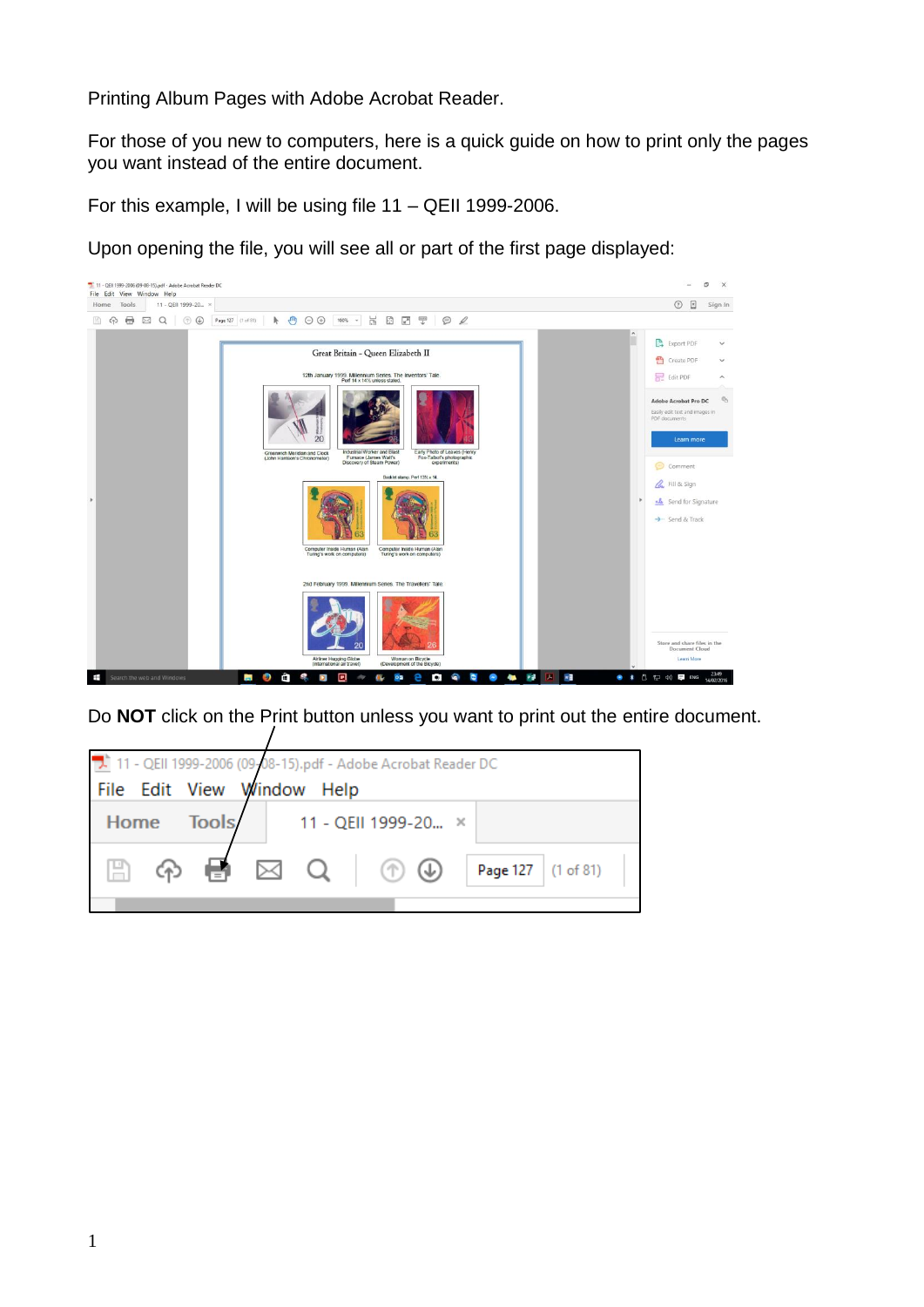To print individual pages, choose **Print** from the **File** menu:

| 7. 11 - QEII 1999-2006 (09-08-15).pdf - Adobe Acrobat Reader DC |                |
|-----------------------------------------------------------------|----------------|
| File<br>Edit View Window<br>Help                                |                |
| /ラ Open                                                         | $Ctrl + O$     |
| Create PDF Online                                               |                |
| $\mathbb{H}$ Save                                               | $Ctrl + S$     |
| Save As                                                         | $Shift+Ctrl+S$ |
| Save as Other                                                   |                |
| Send File                                                       |                |
| Revert                                                          |                |
| Close                                                           | $Ctrl + W$     |
| Properties                                                      | $Ctrl + D$     |
| Print                                                           | $Ctrl + P$     |
| 1 F:\\11 - QEII 1999-2006 (09-08-15).pdf                        |                |
| 2 F:\\great_britain_isle_of_man2013.pdf                         |                |
| 3 F:\\great_britain_isle_of_man2014.pdf                         |                |
| 4 F:\\great_britain_isle_of_man2012.pdf                         |                |
| 5 F:\\great_britain_isle_of_man2011.pdf                         |                |
| View All Recent Files                                           |                |
| Exit                                                            | $Ctrl + Q$     |